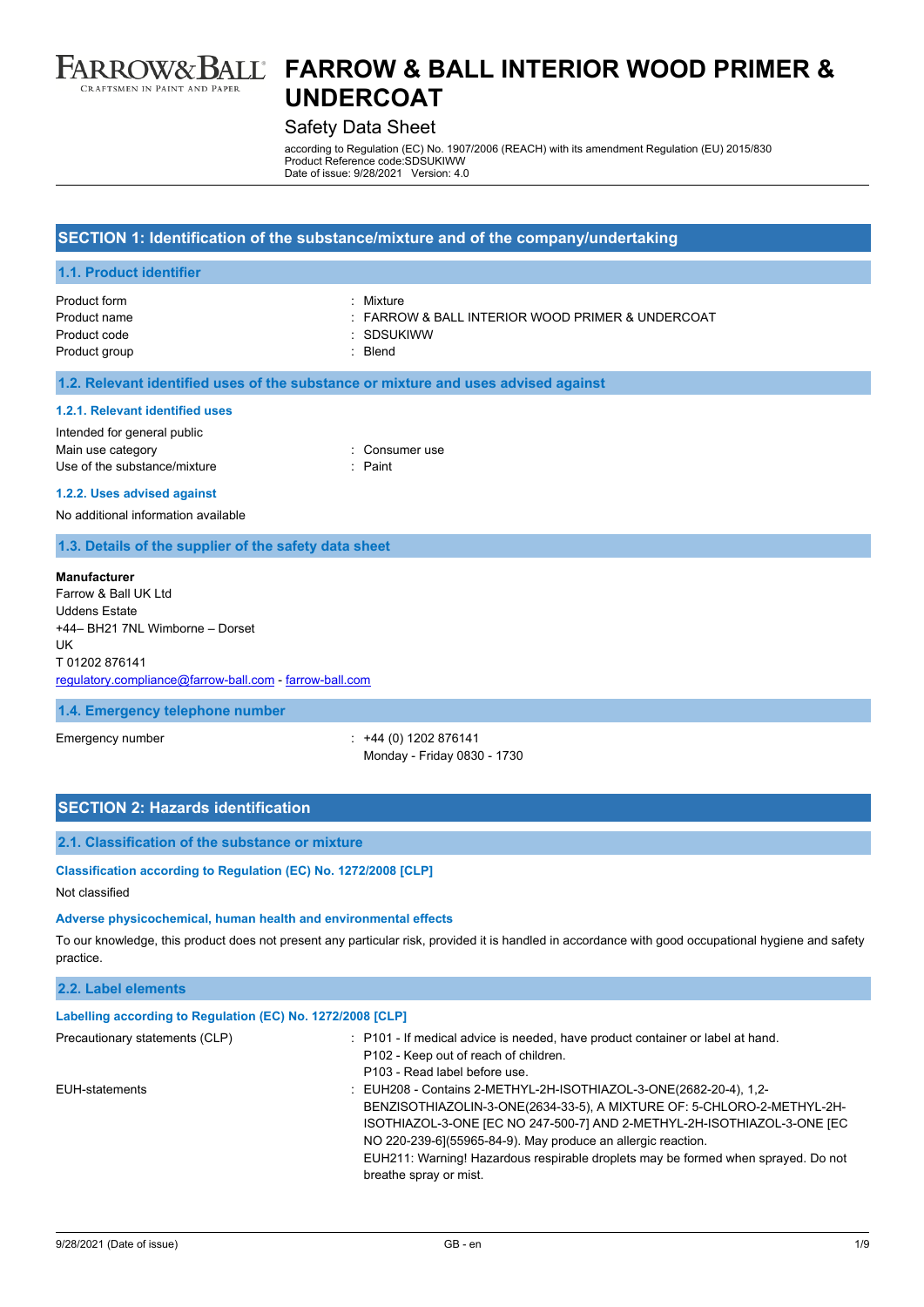# Safety Data Sheet

according to Regulation (EC) No. 1907/2006 (REACH) with its amendment Regulation (EU) 2015/830

### **2.3. Other hazards**

This substance/mixture does not meet the PBT criteria of REACH regulation, annex XIII This substance/mixture does not meet the vPvB criteria of REACH regulation, annex XIII

### **SECTION 3: Composition/information on ingredients**

#### **3.1. Substances**

#### Not applicable

**3.2. Mixtures**

| <b>Name</b>                                                                                                                          | <b>Product identifier</b>                                             | $\frac{9}{6}$ | <b>Classification according to</b><br><b>Regulation (EC) No. 1272/2008</b><br>[CLP]                                                                                         |
|--------------------------------------------------------------------------------------------------------------------------------------|-----------------------------------------------------------------------|---------------|-----------------------------------------------------------------------------------------------------------------------------------------------------------------------------|
| 1,2-BENZISOTHIAZOLIN-3-ONE                                                                                                           | CAS-No.: 2634-33-5<br>EC-No.: 220-120-9<br>EC Index-No.: 613-088-00-6 | < 0.1         | Acute Tox. 4 (Oral), H302<br>Skin Irrit. 2, H315<br>Eye Dam. 1, H318<br>Skin Sens. 1, H317<br>Aquatic Acute 1, H400                                                         |
| A MIXTURE OF: 5-CHLORO-2-METHYL-2H-<br>ISOTHIAZOL-3-ONE [EC NO 247-500-7] AND 2-<br>METHYL-2H-ISOTHIAZOL-3-ONE [EC NO 220-239-<br>6] | CAS-No.: 55965-84-9<br>EC Index-No.: 613-167-00-5                     | < 0.1         | Acute Tox. 3 (Inhalation), H331<br>Acute Tox. 3 (Dermal), H311<br>Acute Tox. 3 (Oral), H301<br>Skin Corr. 1A, H314<br>Skin Sens. 1, H317<br>Aquatic Chronic 1, H410 (M=100) |
| 2-METHYL-2H-ISOTHIAZOL-3-ONE                                                                                                         | CAS-No.: 2682-20-4<br>EC-No.: 220-239-6                               | < 0.1         | Acute Tox. 3 (Oral), H301<br>Acute Tox. 3 (Dermal), H311<br>Skin Corr. 1A, H314<br>Skin Sens. 1, H317<br>Eye Dam. 1, H318<br>STOT SE 3, H335<br>Aquatic Acute 1, H400       |

| <b>Specific concentration limits:</b>                                                                                                |                                                                       |                                                                                                                                                          |
|--------------------------------------------------------------------------------------------------------------------------------------|-----------------------------------------------------------------------|----------------------------------------------------------------------------------------------------------------------------------------------------------|
| <b>Name</b>                                                                                                                          | <b>Product identifier</b>                                             | <b>Specific concentration limits</b>                                                                                                                     |
| 1,2-BENZISOTHIAZOLIN-3-ONE                                                                                                           | CAS-No.: 2634-33-5<br>EC-No.: 220-120-9<br>EC Index-No.: 613-088-00-6 | ( 0.05 ≤C < 100) Skin Sens. 1, H317                                                                                                                      |
| A MIXTURE OF: 5-CHLORO-2-METHYL-2H-<br>ISOTHIAZOL-3-ONE [EC NO 247-500-7] AND 2-<br>METHYL-2H-ISOTHIAZOL-3-ONE [EC NO 220-239-<br>61 | CAS-No.: 55965-84-9<br>EC Index-No.: 613-167-00-5                     | (0.0015 ≤C < 100) Skin Sens. 1, H317<br>(0.06 ≤C ≤ 0.6) Skin Irrit. 2, H315<br>(0.06 ≤C ≤ 0.6) Eye Irrit. 2, H319<br>( 0.6 ≤C < 100) Skin Corr. 1B, H314 |
| 2-METHYL-2H-ISOTHIAZOL-3-ONE                                                                                                         | CAS-No.: 2682-20-4<br>EC-No.: 220-239-6                               | ( 0.0015 ≤C < 100) Skin Sens. 1, H317                                                                                                                    |

Comments **Example 20 Comments** : This liquid mixture contains titanium dioxide. The hazard of this substance arises when respirable dust is inhaled and so applies only to powder forms.

Full text of H and EUH statements: see section 16

#### **SECTION 4: First aid measures**

#### **4.1. Description of first aid measures**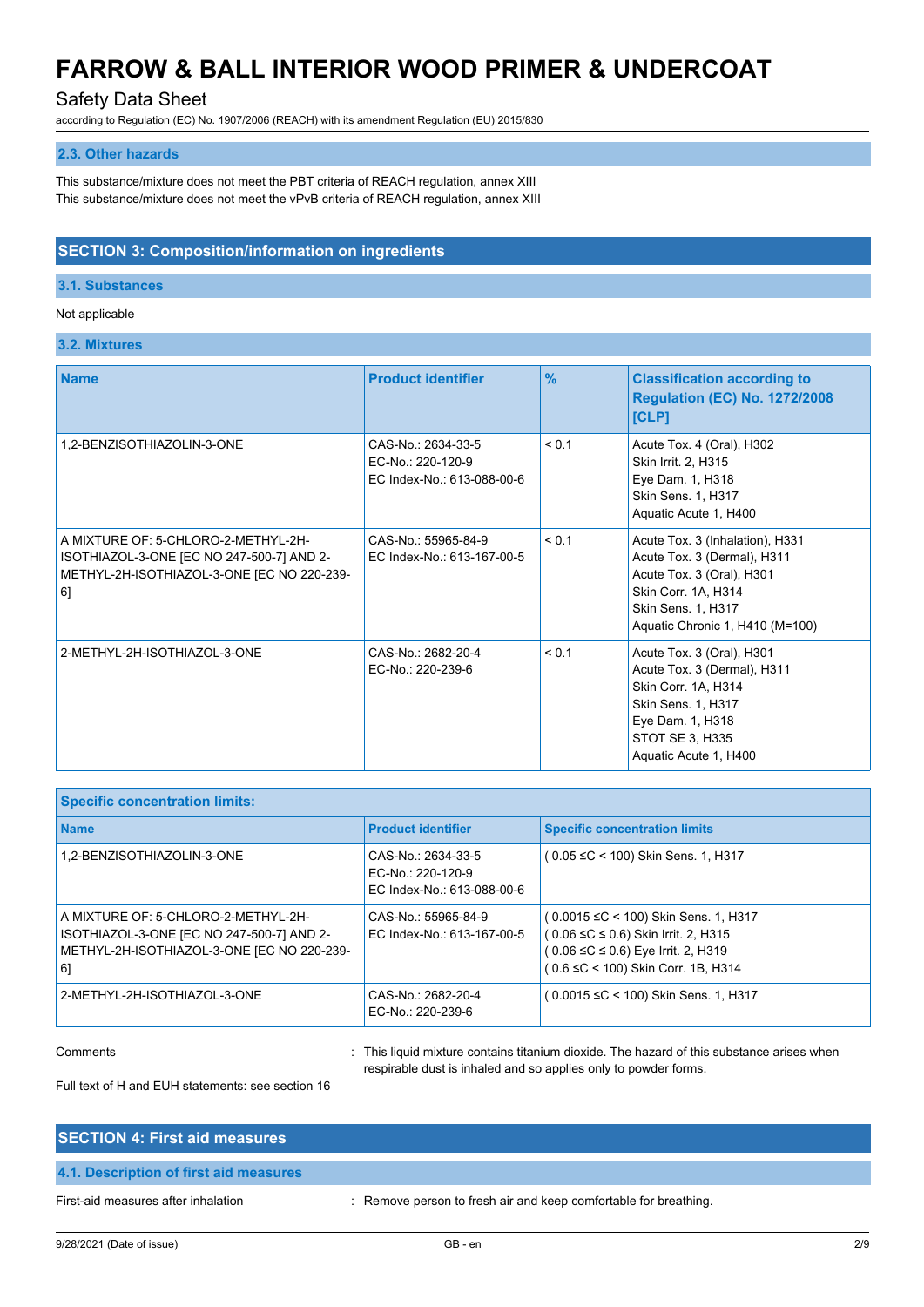# Safety Data Sheet

according to Regulation (EC) No. 1907/2006 (REACH) with its amendment Regulation (EU) 2015/830

| First-aid measures after skin contact                            | : Wash skin with plenty of water.                       |
|------------------------------------------------------------------|---------------------------------------------------------|
| First-aid measures after eye contact                             | : Rinse eyes with water as a precaution.                |
| First-aid measures after ingestion                               | : Call a poison center or a doctor if you feel unwell.  |
| 4.2. Most important symptoms and effects, both acute and delayed |                                                         |
| Symptoms/effects after skin contact                              | : Repeated exposure may cause skin dryness or cracking. |
| Symptoms/effects after eye contact                               | May cause slight irritation.                            |
| Symptoms/effects after ingestion                                 | : May cause irritation to the digestive tract.          |

# **4.3. Indication of any immediate medical attention and special treatment needed**

Treat symptomatically.

| <b>SECTION 5: Firefighting measures</b>                              |                                                                                                                                                                              |  |
|----------------------------------------------------------------------|------------------------------------------------------------------------------------------------------------------------------------------------------------------------------|--|
| 5.1. Extinguishing media                                             |                                                                                                                                                                              |  |
| Suitable extinguishing media                                         | : Water spray. Dry powder. Foam. Carbon dioxide.                                                                                                                             |  |
| 5.2. Special hazards arising from the substance or mixture           |                                                                                                                                                                              |  |
| Fire hazard<br><b>Explosion hazard</b><br>Reactivity in case of fire | : Not flammable.<br>: No direct explosion hazard.<br>: Product is not explosive.                                                                                             |  |
| 5.3. Advice for firefighters                                         |                                                                                                                                                                              |  |
| Precautionary measures fire<br>Protection during firefighting        | : Stop leak if safe to do so.<br>: Do not attempt to take action without suitable protective equipment. Self-contained<br>breathing apparatus. Complete protective clothing. |  |

| <b>SECTION 6: Accidental release measures</b>                            |                                                                                                                                                                |  |
|--------------------------------------------------------------------------|----------------------------------------------------------------------------------------------------------------------------------------------------------------|--|
| 6.1. Personal precautions, protective equipment and emergency procedures |                                                                                                                                                                |  |
| General measures                                                         | : Clean up any spills as soon as possible, using an absorbent material to collect it. Stop leak<br>if safe to do so                                            |  |
| 6.1.1. For non-emergency personnel                                       |                                                                                                                                                                |  |
| Protective equipment<br>Emergency procedures                             | : Wear recommended personal protective equipment.<br>: Avoid contact with skin and eyes.                                                                       |  |
| 6.1.2. For emergency responders                                          |                                                                                                                                                                |  |
| Protective equipment                                                     | : Do not attempt to take action without suitable protective equipment. For further information<br>refer to section 8: "Exposure controls/personal protection". |  |
| Emergency procedures                                                     | : Stop leak if safe to do so.                                                                                                                                  |  |
| <b>6.2. Environmental precautions</b>                                    |                                                                                                                                                                |  |
| Avoid release to the environment.                                        |                                                                                                                                                                |  |

| 6.3. Methods and material for containment and cleaning up       |                                                                                                                                                              |  |
|-----------------------------------------------------------------|--------------------------------------------------------------------------------------------------------------------------------------------------------------|--|
| For containment<br>Methods for cleaning up<br>Other information | : Stop leak without risks if possible.<br>: Take up liquid spill into absorbent material.<br>: Dispose of materials or solid residues at an authorized site. |  |
| 6.4. Reference to other sections                                |                                                                                                                                                              |  |

For further information refer to section 13.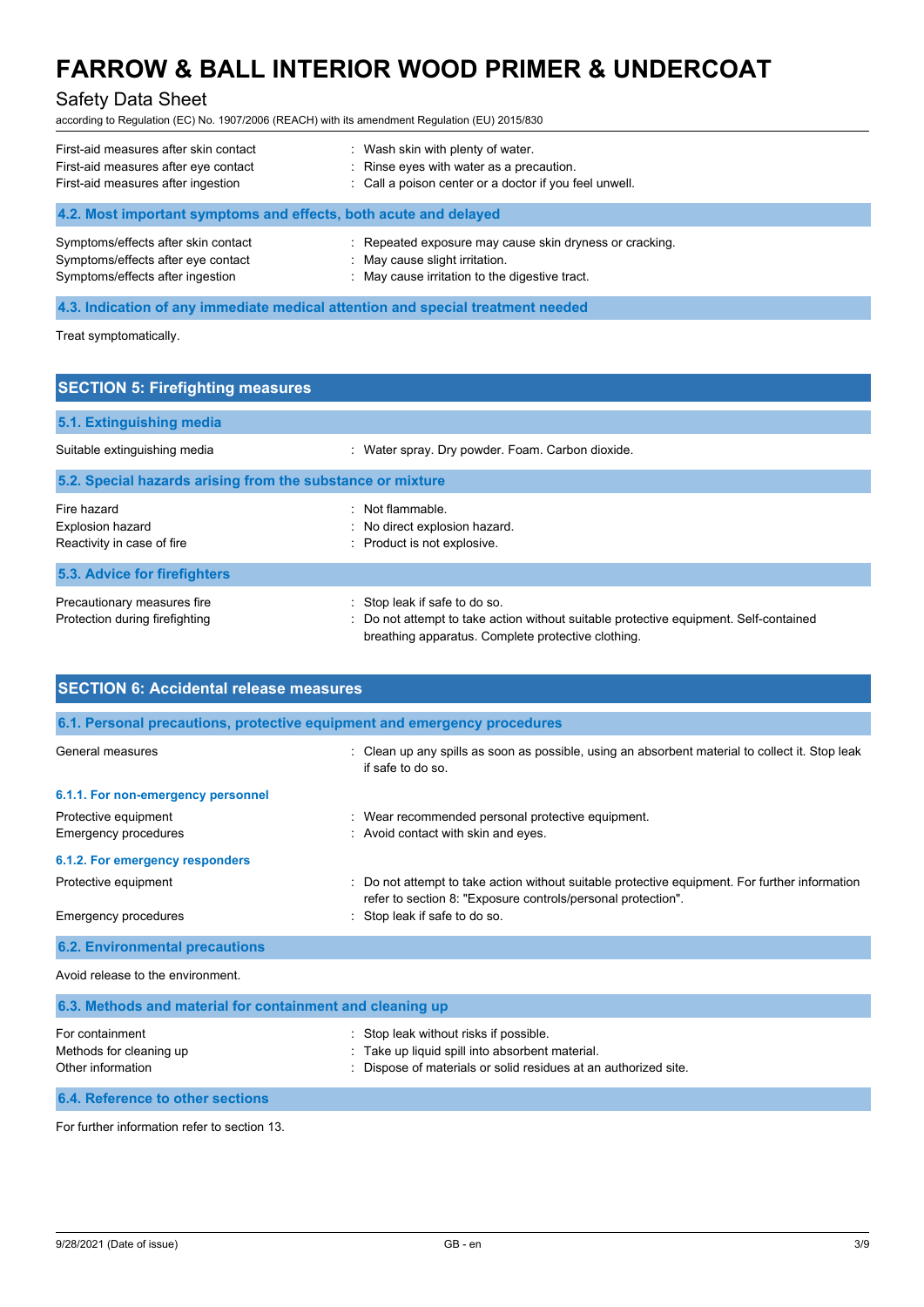### Safety Data Sheet

according to Regulation (EC) No. 1907/2006 (REACH) with its amendment Regulation (EU) 2015/830

| <b>SECTION 7: Handling and storage</b>                            |                                                                                                                                                                                              |
|-------------------------------------------------------------------|----------------------------------------------------------------------------------------------------------------------------------------------------------------------------------------------|
| 7.1. Precautions for safe handling                                |                                                                                                                                                                                              |
| Precautions for safe handling<br>Hygiene measures                 | : Ensure good ventilation of the work station. Wear personal protective equipment.<br>: Do not eat, drink or smoke when using this product. Always wash hands after handling the<br>product. |
| 7.2. Conditions for safe storage, including any incompatibilities |                                                                                                                                                                                              |
| Storage conditions                                                | Store in a well-ventilated place. Keep cool.                                                                                                                                                 |

### **7.3. Specific end use(s)**

No additional information available

### **SECTION 8: Exposure controls/personal protection**

#### **8.1. Control parameters**

**8.1.1 National occupational exposure and biological limit values**

No additional information available

#### **8.1.2. Recommended monitoring procedures**

No additional information available

#### **8.1.3. Air contaminants formed**

No additional information available

#### **8.1.4. DNEL and PNEC**

No additional information available

#### **8.1.5. Control banding**

No additional information available

#### **8.2. Exposure controls**

#### **8.2.1. Appropriate engineering controls**

#### **Appropriate engineering controls:** Ensure good ventilation of the work station.

#### **8.2.2. Personal protection equipment**

#### **Personal protective equipment:**

#### Gloves. Protective goggles.

**Personal protective equipment symbol(s):**



#### **8.2.2.1. Eye and face protection**

**Eye protection:** Safety glasses

**8.2.2.2. Skin protection**

**Skin and body protection:** Wear suitable protective clothing

**Hand protection:** Protective gloves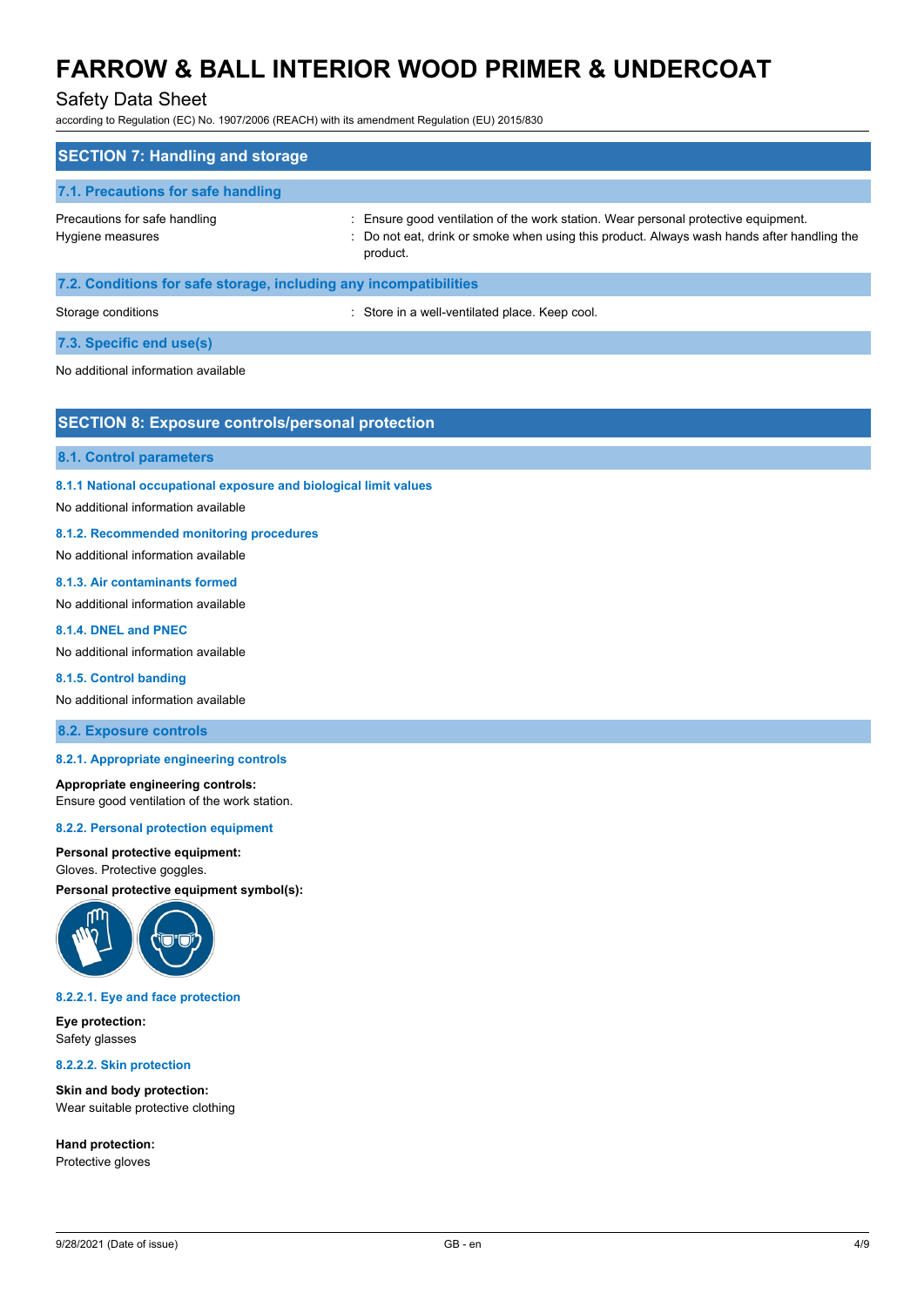# Safety Data Sheet

according to Regulation (EC) No. 1907/2006 (REACH) with its amendment Regulation (EU) 2015/830

#### **8.2.2.3. Respiratory protection**

#### **Respiratory protection:**

In case of insufficient ventilation, wear suitable respiratory equipment. Correctly fitting FFP1 or P3 (with P100 particulate filter) respiratory equipment, approved to EN 149/EN 405 should be worn when spraying this product.

#### **8.2.2.4. Thermal hazards**

No additional information available

#### **8.2.3. Environmental exposure controls**

#### **Environmental exposure controls:**

Avoid release to the environment.

#### **Consumer exposure controls:**

The substance is not classified for human health hazards or for environment effects and it is not PBT or vPvB so that no exposure assessment or risk characterisation is required. For tasks where the intervention of workers is required, the substance must be handled in accordance with good industrial hygiene and safety procedures.

#### **Other information:**

Do not eat, drink or smoke when using this product.

### **SECTION 9: Physical and chemical properties**

#### **9.1. Information on basic physical and chemical properties**

| Physical state                                  | Liquid                    |
|-------------------------------------------------|---------------------------|
| Appearance                                      | Liquid.                   |
| Colour                                          | : Various.                |
| Odour                                           | Barely perceptible odour. |
| Odour threshold                                 | No data available         |
| рH                                              | $: 8.0 - 8.5$             |
| Relative evaporation rate (butylacetate=1)      | No data available         |
| Melting point                                   | No data available.        |
| Freezing point                                  | No data available         |
| Boiling point                                   | : 100 °C                  |
| Flash point                                     | >100 °C                   |
| Auto-ignition temperature                       | No data available         |
| Decomposition temperature                       | No data available         |
| Flammability (solid, gas)                       | Not applicable            |
| Vapour pressure                                 | No data available         |
| Relative vapour density at 20 °C                | No data available.        |
| Relative density                                | $: 1.2 - 1.4$ g/cc        |
| Solubility                                      | No data available         |
| Partition coefficient n-octanol/water (Log Pow) | No data available         |
| Viscosity, kinematic                            | No data available         |
| Viscosity, dynamic                              | No data available         |
| <b>Explosive properties</b>                     | No data available         |
| Oxidising properties                            | No data available         |
| <b>Explosive limits</b>                         | No data available         |

#### **9.2. Other information**

No additional information available

### **SECTION 10: Stability and reactivity**

#### **10.1. Reactivity**

The product is non-reactive under normal conditions of use, storage and transport.

#### **10.2. Chemical stability**

Stable under normal conditions.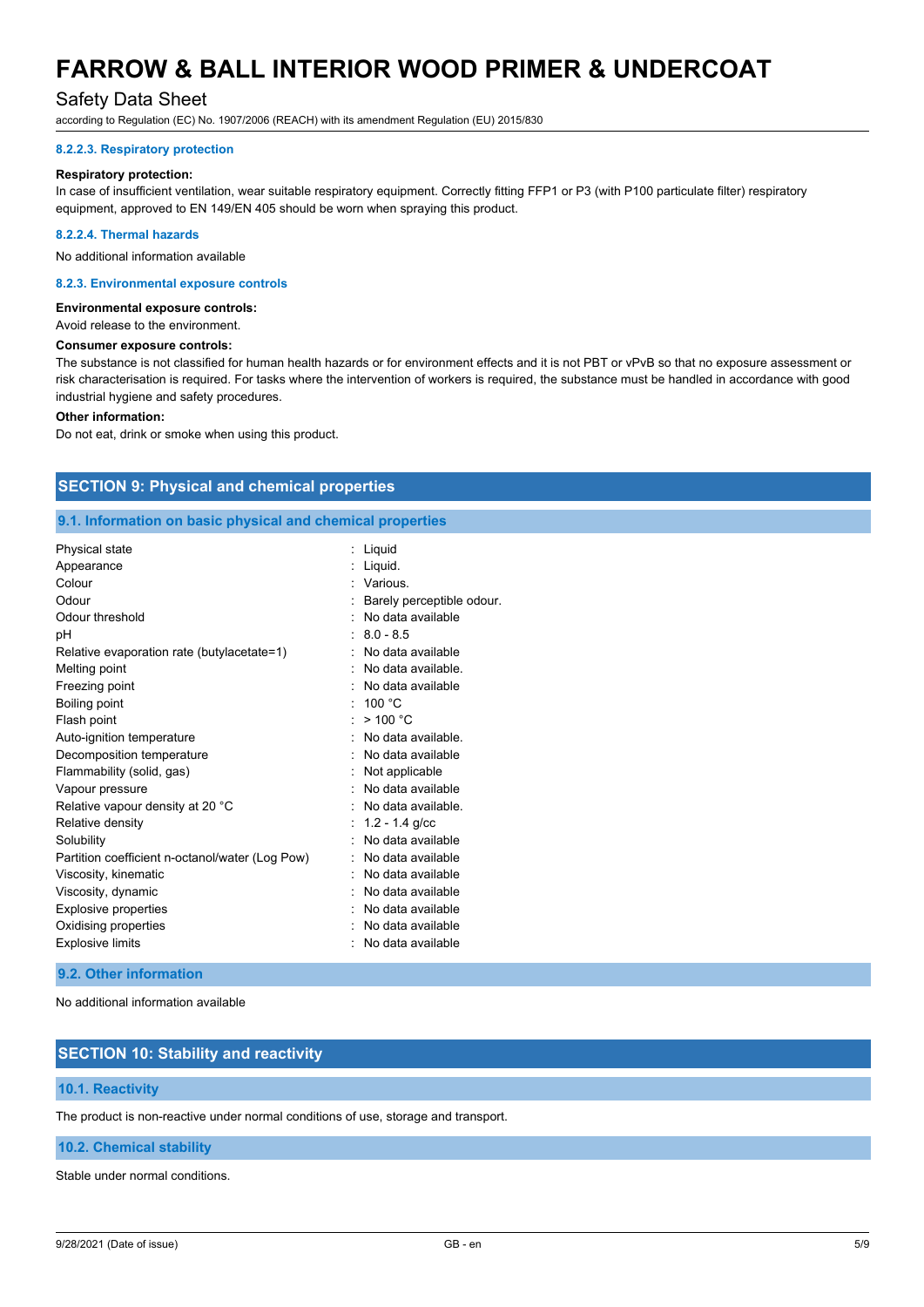# Safety Data Sheet

according to Regulation (EC) No. 1907/2006 (REACH) with its amendment Regulation (EU) 2015/830

| 10.3. Possibility of hazardous reactions                                |  |
|-------------------------------------------------------------------------|--|
| No dangerous reactions known under normal conditions of use.            |  |
| 10.4. Conditions to avoid                                               |  |
| None under recommended storage and handling conditions (see section 7). |  |
| 10.5. Incompatible materials                                            |  |
| No additional information available                                     |  |
| 10.6. Hazardous decomposition products                                  |  |

Under normal conditions of storage and use, hazardous decomposition products should not be produced.

| <b>SECTION 11: Toxicological information</b>                                    |                                                                                                     |
|---------------------------------------------------------------------------------|-----------------------------------------------------------------------------------------------------|
| 11.1 Information on toxicological effects                                       |                                                                                                     |
| Acute toxicity (oral)<br>Acute toxicity (dermal)<br>Acute toxicity (inhalation) | Not classified<br>Not classified<br>Not classified                                                  |
| ONE [EC NO 220-239-6] (55965-84-9)                                              | A MIXTURE OF: 5-CHLORO-2-METHYL-2H-ISOTHIAZOL-3-ONE [EC NO 247-500-7] AND 2-METHYL-2H-ISOTHIAZOL-3- |
| ATE CLP (oral)                                                                  | 100 mg/kg bodyweight                                                                                |
| ATE CLP (dermal)                                                                | 300 mg/kg bodyweight                                                                                |
| ATE CLP (gases)                                                                 | 700 ppmv/4h                                                                                         |
| ATE CLP (vapours)                                                               | 3 mg/l/4h                                                                                           |
| ATE CLP (dust, mist)                                                            | 0.5 mg/l/4h                                                                                         |
| 2-METHYL-2H-ISOTHIAZOL-3-ONE (2682-20-4)                                        |                                                                                                     |
| ATE CLP (oral)                                                                  | 100 mg/kg bodyweight                                                                                |
| ATE CLP (dermal)                                                                | 300 mg/kg bodyweight                                                                                |
| 1,2-BENZISOTHIAZOLIN-3-ONE (2634-33-5)                                          |                                                                                                     |
| ATE CLP (oral)                                                                  | 500 mg/kg bodyweight                                                                                |
| Skin corrosion/irritation                                                       | : Not classified<br>pH: 8.0 - 8.5                                                                   |
| Serious eye damage/irritation                                                   | : Not classified<br>pH: 8.0 - 8.5                                                                   |
| Respiratory or skin sensitisation                                               | : Not classified                                                                                    |
| Germ cell mutagenicity                                                          | Not classified                                                                                      |
| Carcinogenicity                                                                 | Not classified                                                                                      |
| Reproductive toxicity                                                           | Not classified                                                                                      |
| STOT-single exposure                                                            | Not classified                                                                                      |
| 2-METHYL-2H-ISOTHIAZOL-3-ONE (2682-20-4)                                        |                                                                                                     |
| STOT-single exposure                                                            | May cause respiratory irritation.                                                                   |
| STOT-repeated exposure                                                          | Not classified                                                                                      |
| Aspiration hazard                                                               | Not classified                                                                                      |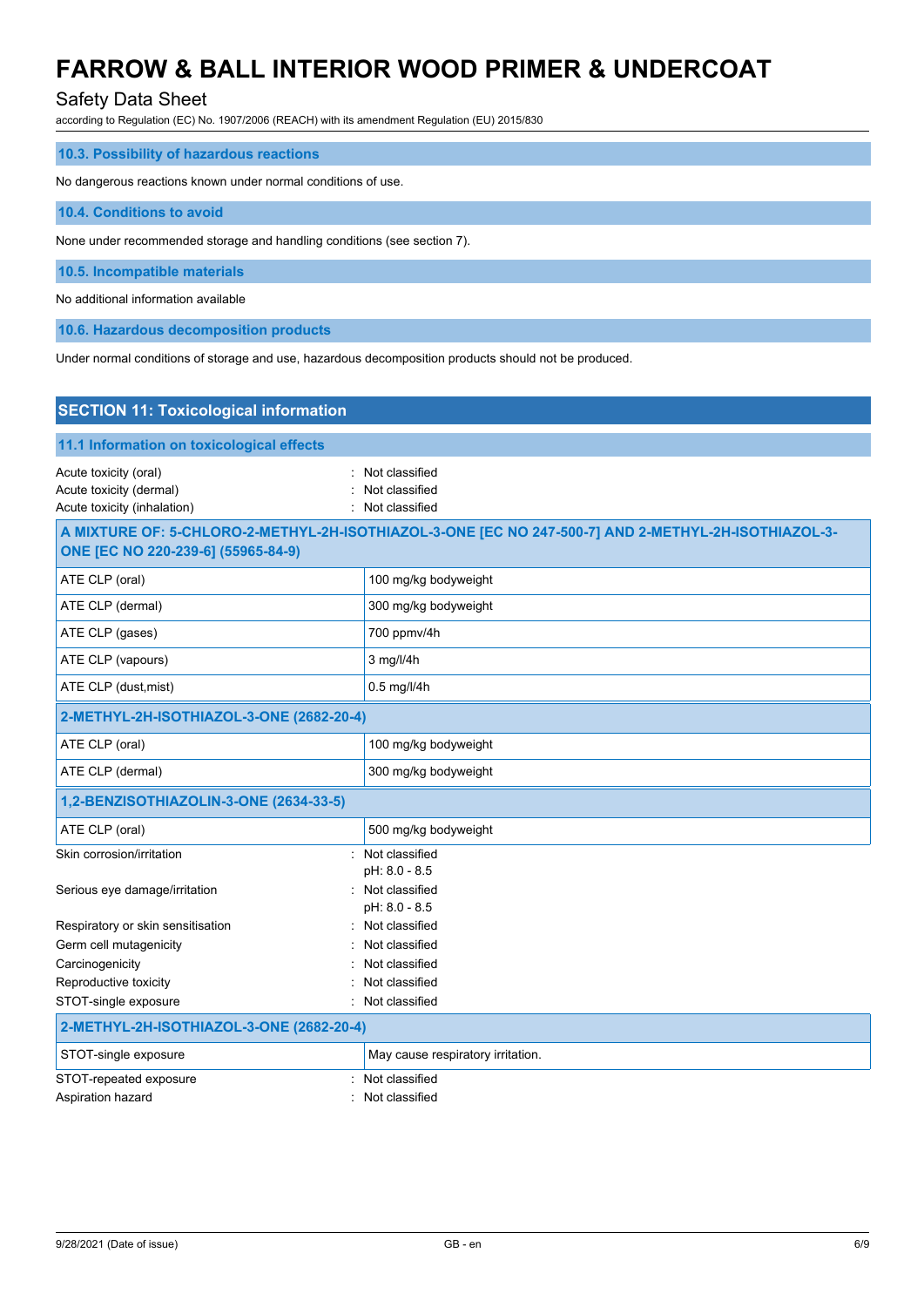# Safety Data Sheet

according to Regulation (EC) No. 1907/2006 (REACH) with its amendment Regulation (EU) 2015/830

| <b>SECTION 12: Ecological information</b>                                              |                                                                                                                          |
|----------------------------------------------------------------------------------------|--------------------------------------------------------------------------------------------------------------------------|
| 12.1. Toxicity                                                                         |                                                                                                                          |
| Ecology - general                                                                      | The product is not considered harmful to aquatic organisms nor to cause long-term adverse<br>effects in the environment. |
| Hazardous to the aquatic environment, short-term<br>(acute)                            | : Not classified                                                                                                         |
| Hazardous to the aquatic environment, long-term<br>(chronic)<br>Not rapidly degradable | : Not classified                                                                                                         |
| 12.2. Persistence and degradability                                                    |                                                                                                                          |
| <b>FARROW &amp; BALL INTERIOR WOOD PRIMER &amp; UNDERCOAT</b>                          |                                                                                                                          |
| Persistence and degradability                                                          | Biodegradability in water: no data available.                                                                            |
| 12.3. Bioaccumulative potential                                                        |                                                                                                                          |
| <b>FARROW &amp; BALL INTERIOR WOOD PRIMER &amp; UNDERCOAT</b>                          |                                                                                                                          |
| Bioaccumulative potential                                                              | No bioaccumulation data available.                                                                                       |
| 12.4. Mobility in soil                                                                 |                                                                                                                          |
| No additional information available                                                    |                                                                                                                          |
| 12.5. Results of PBT and vPvB assessment                                               |                                                                                                                          |
| <b>FARROW &amp; BALL INTERIOR WOOD PRIMER &amp; UNDERCOAT</b>                          |                                                                                                                          |
| This substance/mixture does not meet the PBT criteria of REACH regulation, annex XIII  |                                                                                                                          |
| This substance/mixture does not meet the vPvB criteria of REACH regulation, annex XIII |                                                                                                                          |
| 12.6. Other adverse effects                                                            |                                                                                                                          |

| No additional information available |  |
|-------------------------------------|--|
|                                     |  |

| <b>SECTION 13: Disposal considerations</b> |                                                                                                                            |  |  |
|--------------------------------------------|----------------------------------------------------------------------------------------------------------------------------|--|--|
| 13.1. Waste treatment methods              |                                                                                                                            |  |  |
| Regional legislation (waste)               | Disposal must be done according to official regulations.                                                                   |  |  |
| Waste treatment methods                    | : Dispose of contents/container in accordance with licensed collector's sorting instructions.                              |  |  |
| Product/Packaging disposal recommendations | Dispose of contents/container to comply with local regulations                                                             |  |  |
| Additional information                     | : Clean up even minor leaks or spills if possible without unnecessary risk. Do not allow waste<br>to form a powder / dust. |  |  |
| Ecology - waste materials                  | : Avoid release to the environment.                                                                                        |  |  |

# **SECTION 14: Transport information**

| In accordance with ADR / IMDG / IATA / ADN / RID |                |                |                |                |
|--------------------------------------------------|----------------|----------------|----------------|----------------|
| <b>ADR</b>                                       | <b>IMDG</b>    | <b>IATA</b>    | <b>ADN</b>     | <b>RID</b>     |
| 14.1. UN number                                  |                |                |                |                |
| Not applicable                                   | Not applicable | Not applicable | Not applicable | Not applicable |
| 14.2. UN proper shipping name                    |                |                |                |                |
| Not applicable                                   | Not applicable | Not applicable | Not applicable | Not applicable |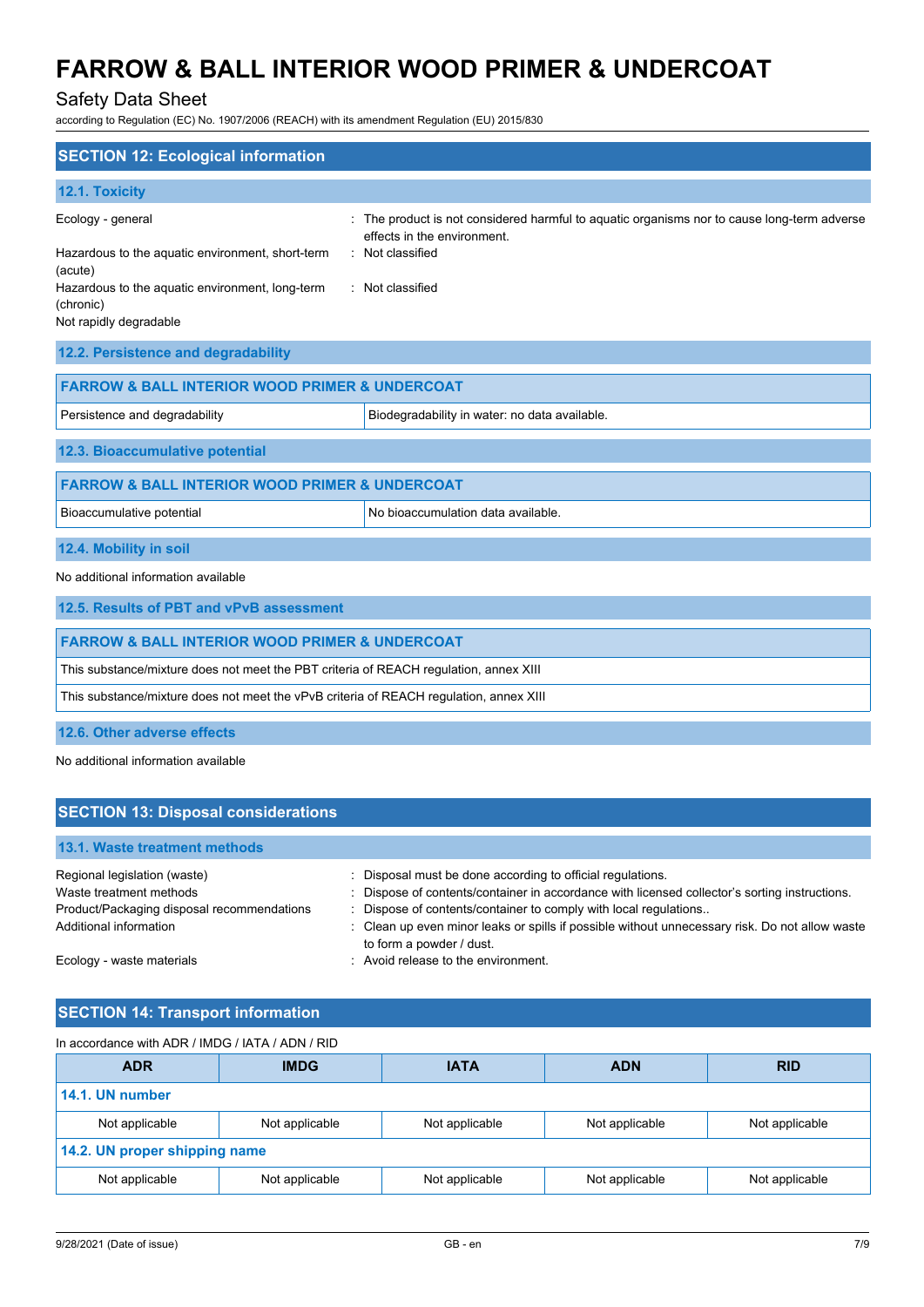### Safety Data Sheet

according to Regulation (EC) No. 1907/2006 (REACH) with its amendment Regulation (EU) 2015/830

| <b>ADR</b>                             | <b>IMDG</b>    | <b>IATA</b>    | <b>ADN</b>     | <b>RID</b>     |
|----------------------------------------|----------------|----------------|----------------|----------------|
| 14.3. Transport hazard class(es)       |                |                |                |                |
| Not applicable                         | Not applicable | Not applicable | Not applicable | Not applicable |
| 14.4. Packing group                    |                |                |                |                |
| Not applicable                         | Not applicable | Not applicable | Not applicable | Not applicable |
| <b>14.5. Environmental hazards</b>     |                |                |                |                |
| Not applicable                         | Not applicable | Not applicable | Not applicable | Not applicable |
| No supplementary information available |                |                |                |                |

#### **14.6. Special precautions for user**

Special transport precautions **interest and provident** : Do not empty into drains, Prevent entry to sewers and public waters

#### **Overland transport**

Not applicable

#### **Transport by sea** Not applicable

#### **Air transport** Not applicable

# **Inland waterway transport**

Not applicable

#### **Rail transport**

Not applicable

**14.7. Transport in bulk according to Annex II of Marpol and the IBC Code**

Not applicable

# **SECTION 15: Regulatory information**

**15.1. Safety, health and environmental regulations/legislation specific for the substance or mixture**

#### **15.1.1. EU-Regulations**

Contains no REACH substances with Annex XVII restrictions

Contains no substance on the REACH candidate list

Contains no REACH Annex XIV substances

Contains no substance subject to Regulation (EU) No 649/2012 of the European Parliament and of the Council of 4 July 2012 concerning the export and import of hazardous chemicals.

Contains no substance subject to Regulation (EU) No 2019/1021 of the European Parliament and of the Council of 20 June 2019 on persistent organic pollutants

Contains no substance subject to Regulation (EU) 2019/1148 of the European Parliament and of the Council of 20 June 2019 on the marketing and use of explosives precursors.

#### **15.1.2. National regulations**

No additional information available

**15.2. Chemical safety assessment**

No chemical safety assessment has been carried out